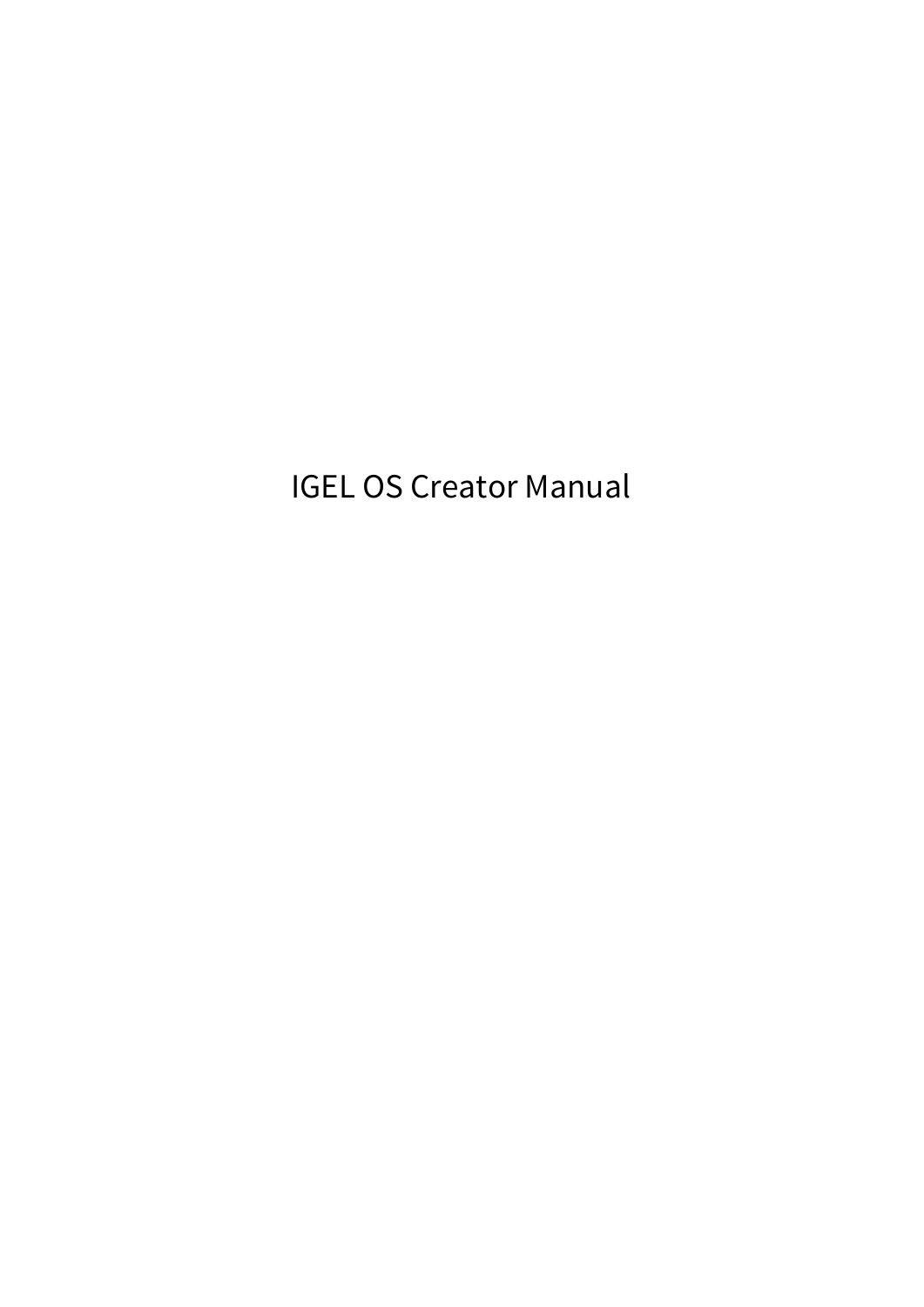Technical Preview

Exported on 01/23/2019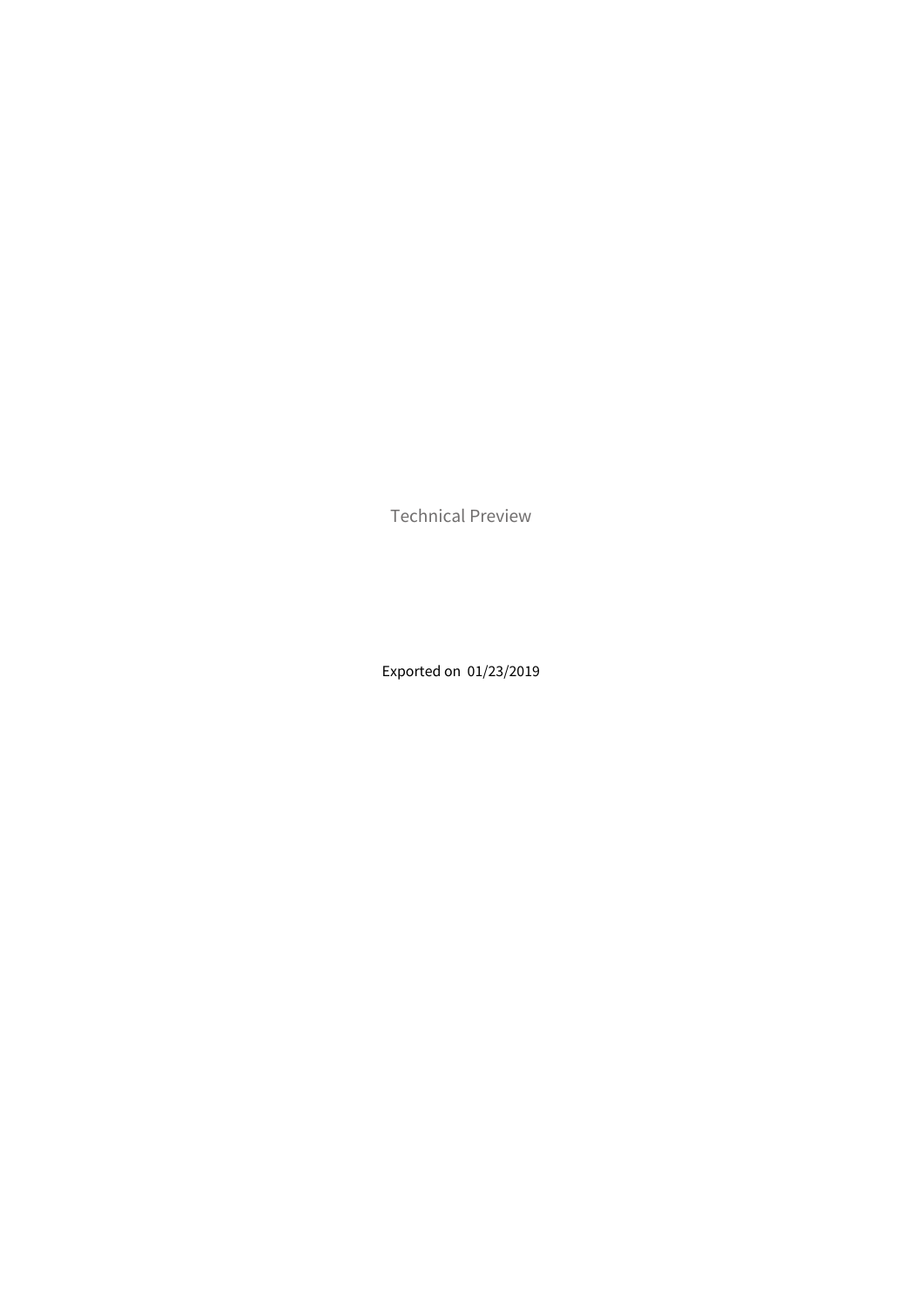

# **Table of Contents**

| 1              |  |
|----------------|--|
| 1.1            |  |
| 2              |  |
| 3              |  |
| $\overline{4}$ |  |
| 4.1            |  |
|                |  |
|                |  |
|                |  |
|                |  |
|                |  |
|                |  |
|                |  |
|                |  |
|                |  |
|                |  |
|                |  |
|                |  |
|                |  |
| 4.6            |  |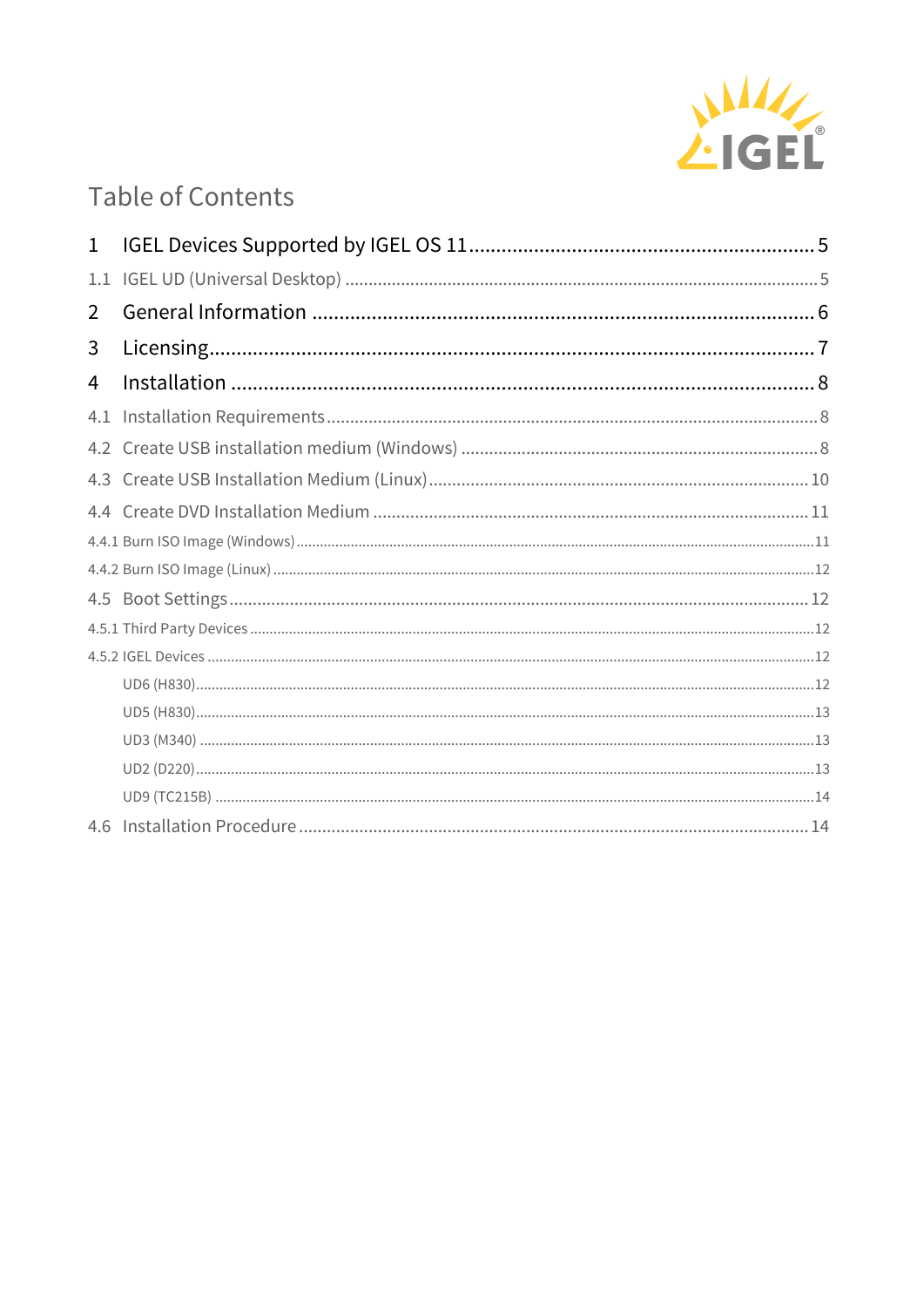

With the IGEL OS Creator, you can install IGEL OS 11 on any device that supports it. Moreover, you can use the IGEL OS Creator for recovering a broken installation of IGEL OS which is not able to boot anymore.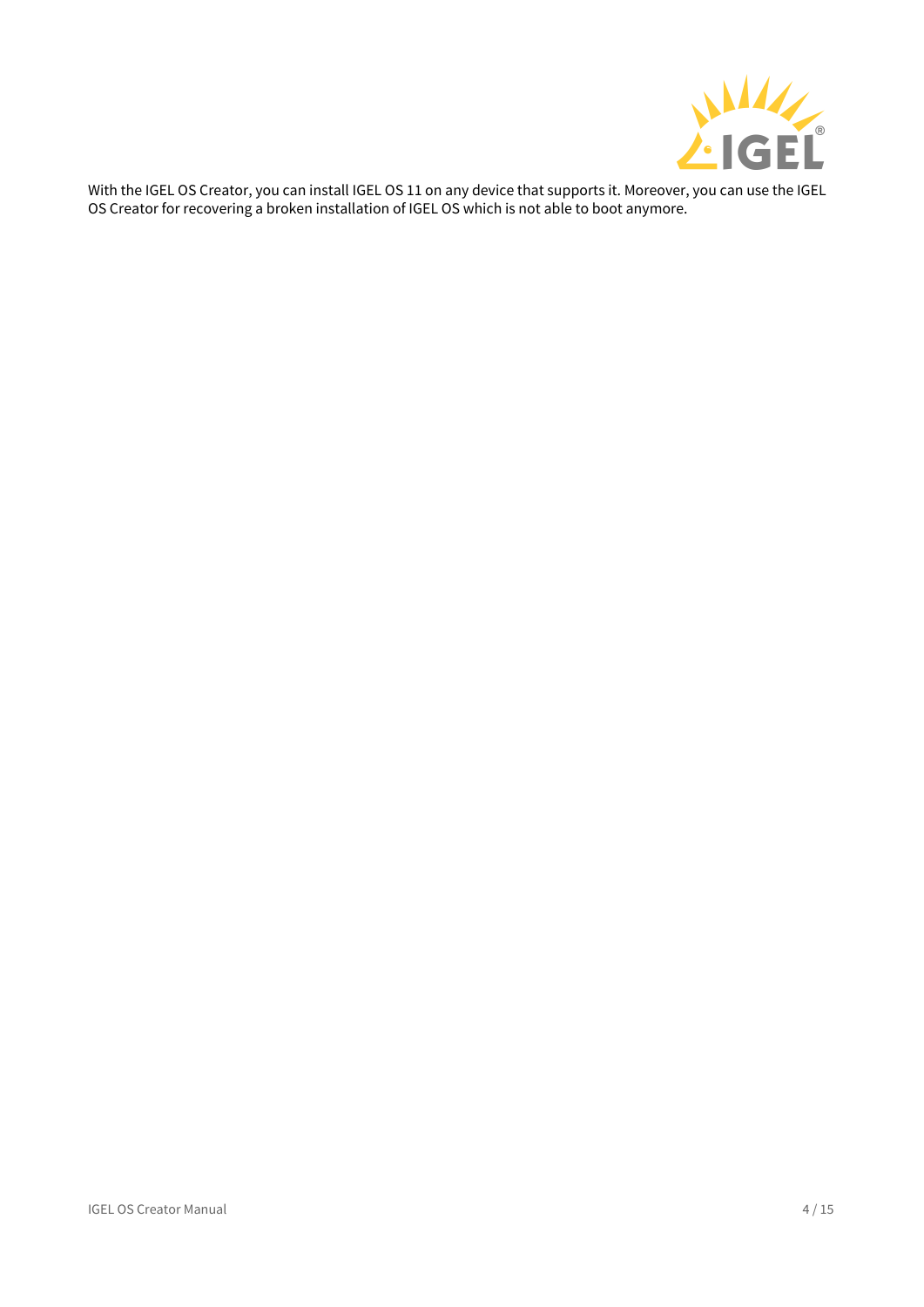

# <span id="page-4-0"></span>1 IGEL Devices Supported by IGEL OS 11

 $\bigoplus$  The following list shows the IGEL devices supported by the Technical Preview for IGEL OS 11 (IGEL OS  $\qquad$ 11.01.100.tp1).

# <span id="page-4-1"></span>1.1 IGEL UD (Universal Desktop)

| <b>Device</b><br>type | <b>Main</b><br>board | <b>IGEL ID</b> | 64 bit | <b>RAM</b> | <b>Flash</b> | <b>UEFI support HW video</b>                      | acceleration |
|-----------------------|----------------------|----------------|--------|------------|--------------|---------------------------------------------------|--------------|
| UD <sub>2</sub>       | D <sub>220</sub>     | 40             | Yes    | $2$ GB     | 2 GB/4<br>GB | Yes                                               | Yes          |
| UD <sub>3</sub>       | <b>M340C</b>         | 50             | Yes    | 2 GB       | 2 GB/4<br>GB | Yes                                               | Yes          |
| UD <sub>5</sub>       | <b>H830C</b>         | 50             | Yes    | 2 GB       | 2 GB/4<br>GB | Yes (BIOS/UEFI Yes<br>update may be<br>necessary) |              |
| UD <sub>6</sub>       | <b>H830C</b>         | 51             | Yes    | $2$ GB     | 2 GB/4<br>GB | Yes (BIOS/UEFI Yes<br>update may be<br>necessary) |              |
| UD <sub>7</sub>       | <b>H850C</b>         | 10             | Yes    | $2$ GB     | 4 GB         | Yes                                               | Yes          |
| UD <sub>9</sub>       | <b>TC215B</b>        | 40/41          | Yes    | 2 GB       | 2 GB/4<br>GB | Yes                                               | Yes          |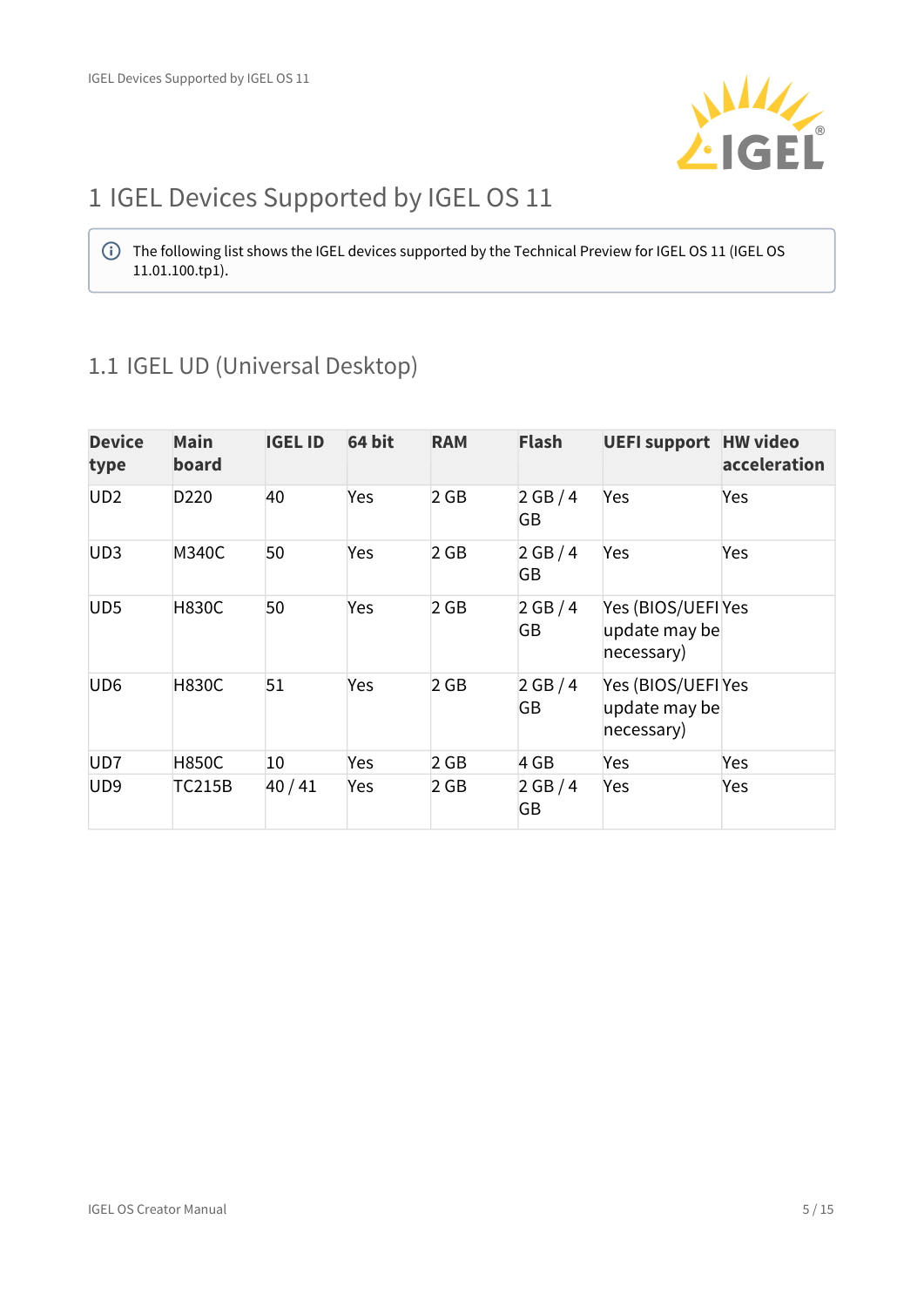

# <span id="page-5-0"></span>2 General Information

The IGEL OS Creator (OSC) software allows the migration of existing PC and thin client hardware to create a functionally standardized IGEL Workspace infrastructure. In the process, the existing operating system is replaced by IGEL OS. The devices can then be administered via the IGEL Universal Management Suite (UMS).

 $\bigoplus$  Installing the IGEL OS operating system via OSC destroys all data on the target device's mass storage  $\qquad$ device (hard disk, flash memory, SSD).

This manual describes the installation of IGEL OS 11 using OSC.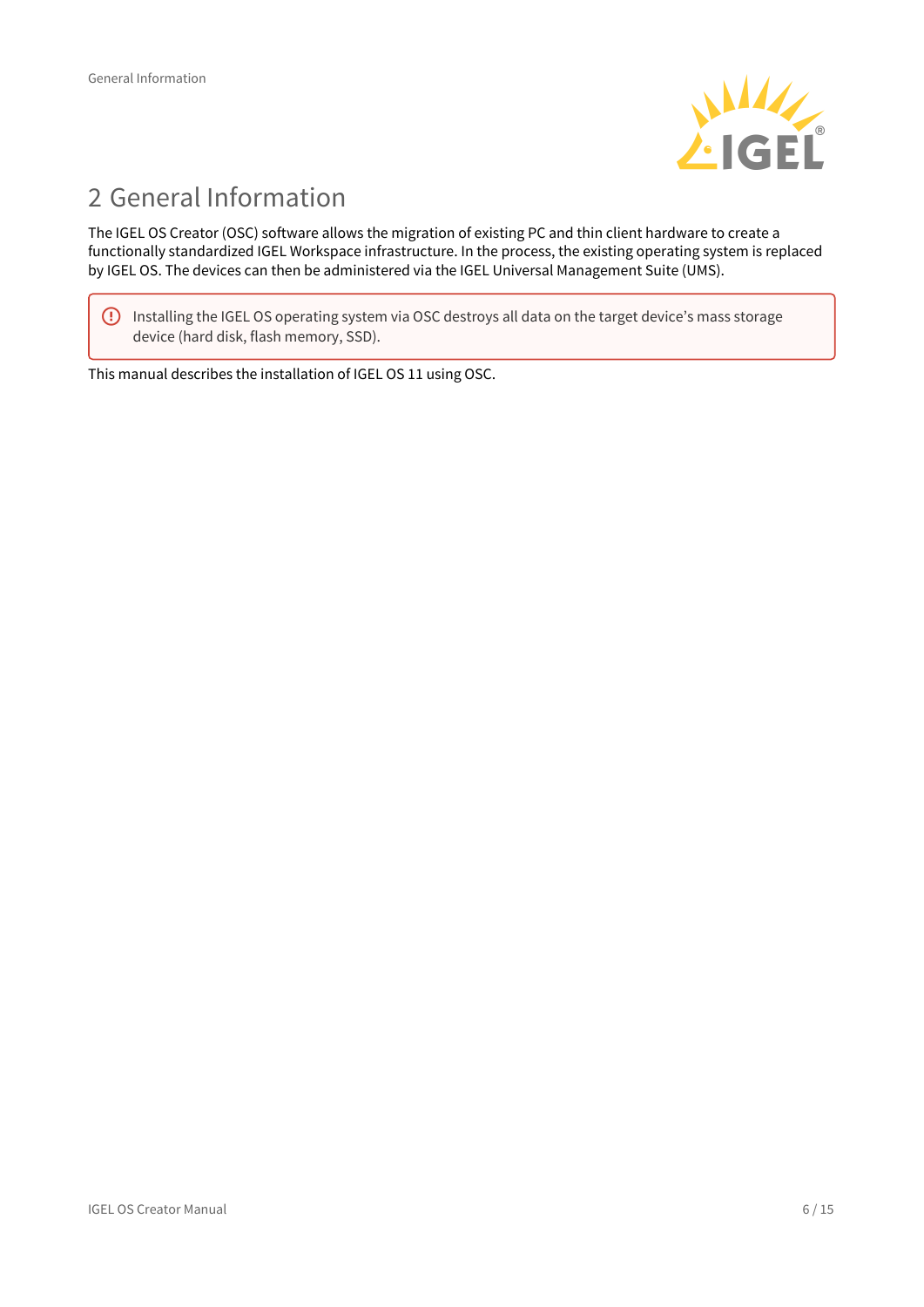

# <span id="page-6-0"></span>3 Licensing

This Technical Preview of IGEL OS Creator has a pre-installed license that is valid for 30 days, starting on the 23rd of January 2019.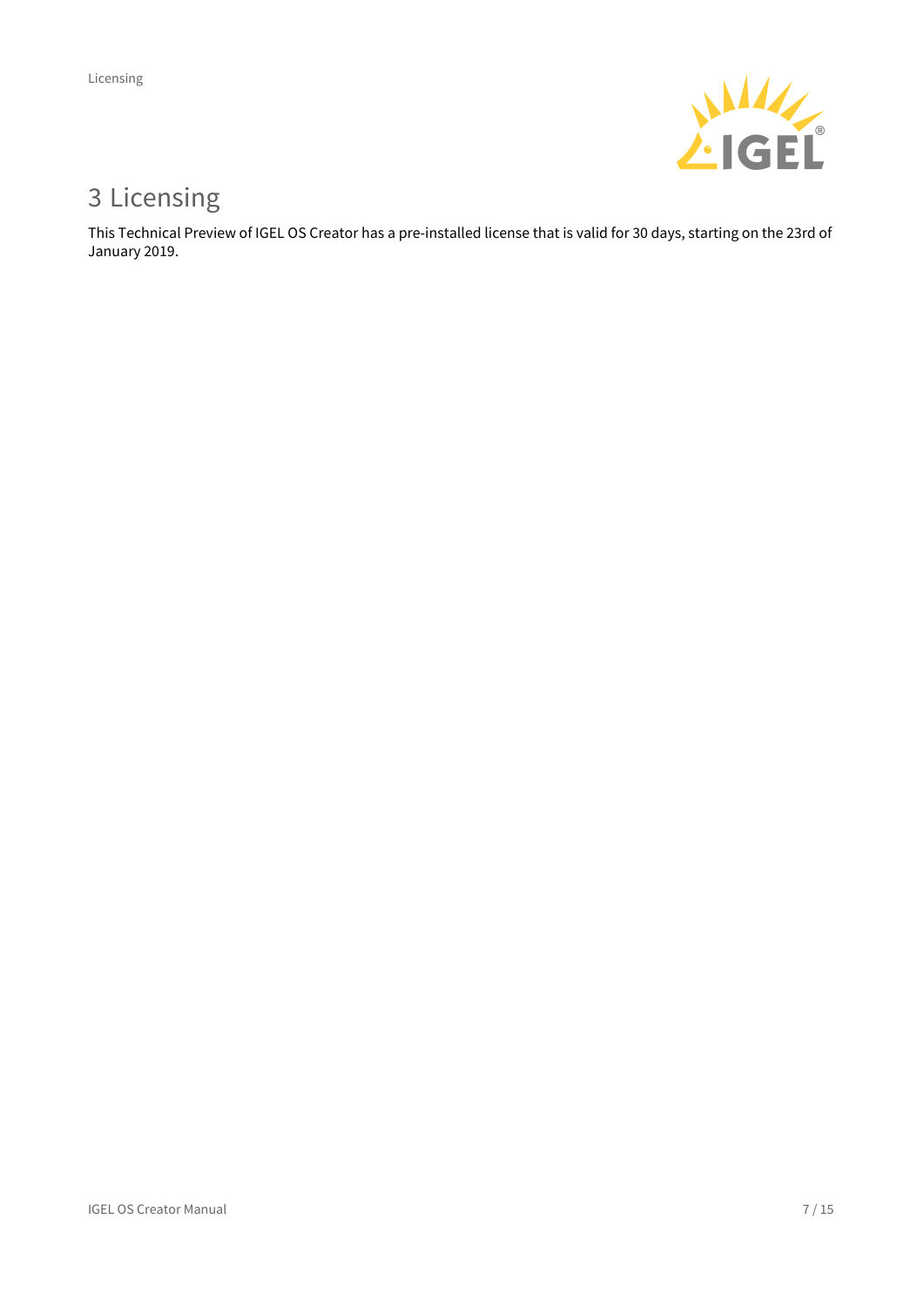

# <span id="page-7-0"></span>4 Installation

# <span id="page-7-1"></span>4.1 Installation Requirements

In order to install IGEL OS via OSC, the target device must meet the following requirements:

- 64-bit-capable CPU
- At least 2 GB RAM
- At least 2 GB mass storage space (≥ 4 GB recommended): hard disk, flash memory, SSD, eMMC or NVME.
- Intel, ATI/AMD or Nvidia graphics chip
	- For information about supported graphics chip sets, see the [IGEL Linux 3rd Party](https://www.igel.com/linux-3rd-party-hardware-database/) . [Hardware Database](https://www.igel.com/linux-3rd-party-hardware-database/)<sup>[1](https://www.igel.com/linux-3rd-party-hardware-database/)</sup>.
- USB 3.0 or 2.0 port from which the device can boot (alternatively a DVD drive)
- Ethernet or wireless adapter

 $\bigoplus$  Installing IGEL OS via OSC destroys all data on the target device's mass storage device (hard disk, flash  $\qquad$ memory, SSD).

## <span id="page-7-2"></span>4.2 Create USB installation medium (Windows)

- 1. Register at<https://www.igel.com/os11trial>
- 2. After registration, download the file OSC\_11.01.100.tp1.zip
- 3. Unzip its contents into a local directory.
- 4. Connect a USB memory stick with at least 2 GB capacity to the computer.

All existing data on the USB memory stick will be destroyed.

- 5. Double-click the preparestick.exe file from the unzipped directory.
	- $\bigcirc$  If you are in the "administrators" group, the program will start after you have confirmed a  $\;\;$   $\;$ dialog. If you are not in the "administrators" group, you must enter the administrator password to start the program.

<sup>1</sup> https://www.igel.com/linux-3rd-party-hardware-database/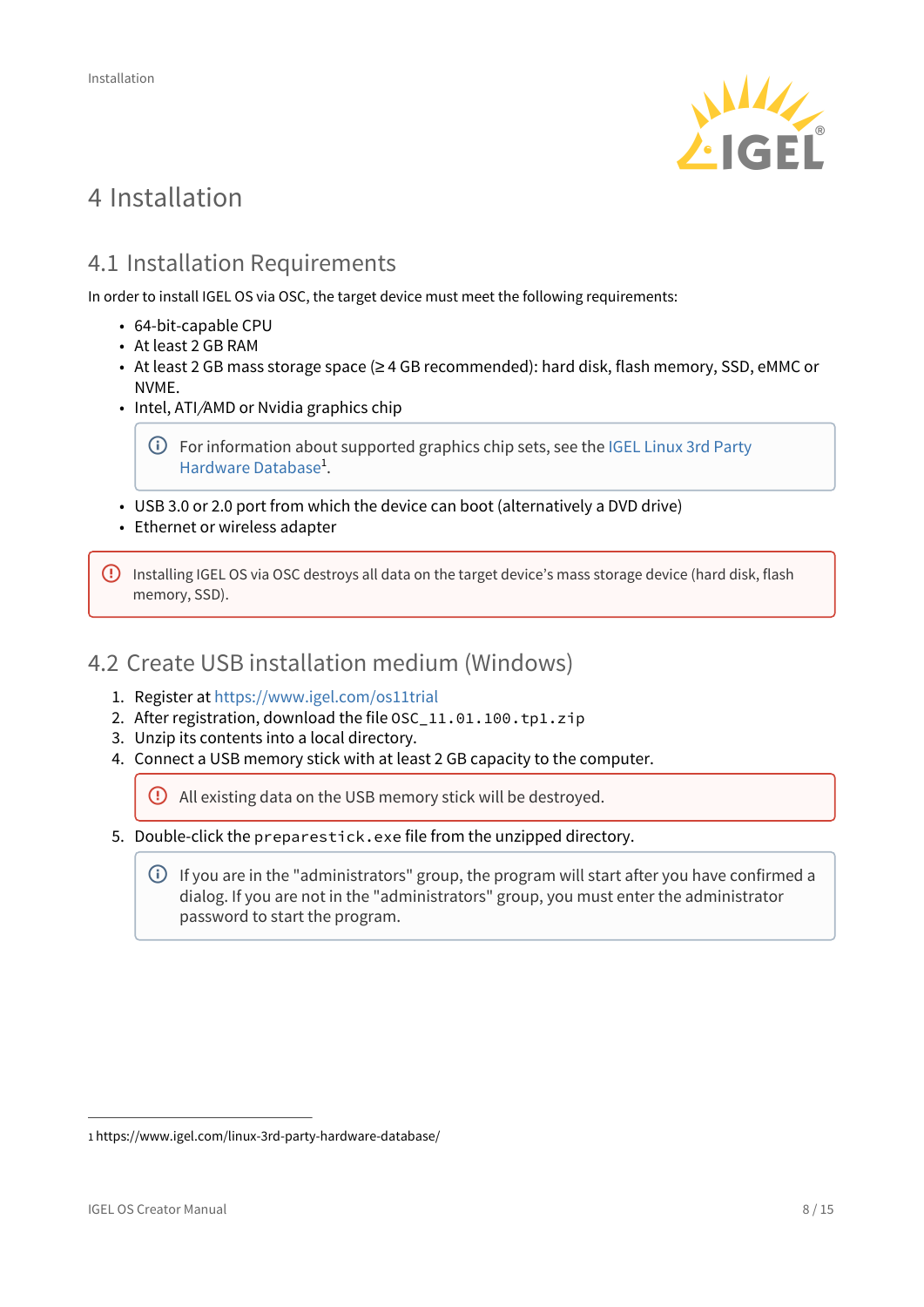

|                                |  | $\times$ |  |  |  |  |  |  |
|--------------------------------|--|----------|--|--|--|--|--|--|
|                                |  |          |  |  |  |  |  |  |
|                                |  |          |  |  |  |  |  |  |
|                                |  |          |  |  |  |  |  |  |
|                                |  |          |  |  |  |  |  |  |
|                                |  |          |  |  |  |  |  |  |
| Start writing process          |  |          |  |  |  |  |  |  |
| Progress of creating Bootstick |  |          |  |  |  |  |  |  |
|                                |  |          |  |  |  |  |  |  |
|                                |  |          |  |  |  |  |  |  |

The dropdown menü **Isofile** shows the ISO files contained in the unzipped directory.

- 6. Unter **Isofile**, select the file osc11.01.100.tp1.iso
- 7. Under **Destination USB stick**, select the USB storage medium on which you would like to save the installation data.



 $\bigcirc$  Generally speaking, the list of available USB storage media is refreshed automatically. If,  $\qquad$ however, you would like to refresh it manually, click on **View > Refresh USB Device List.**

#### 8. Click on **Start writing process**.

In the program window, the progress of the process is shown.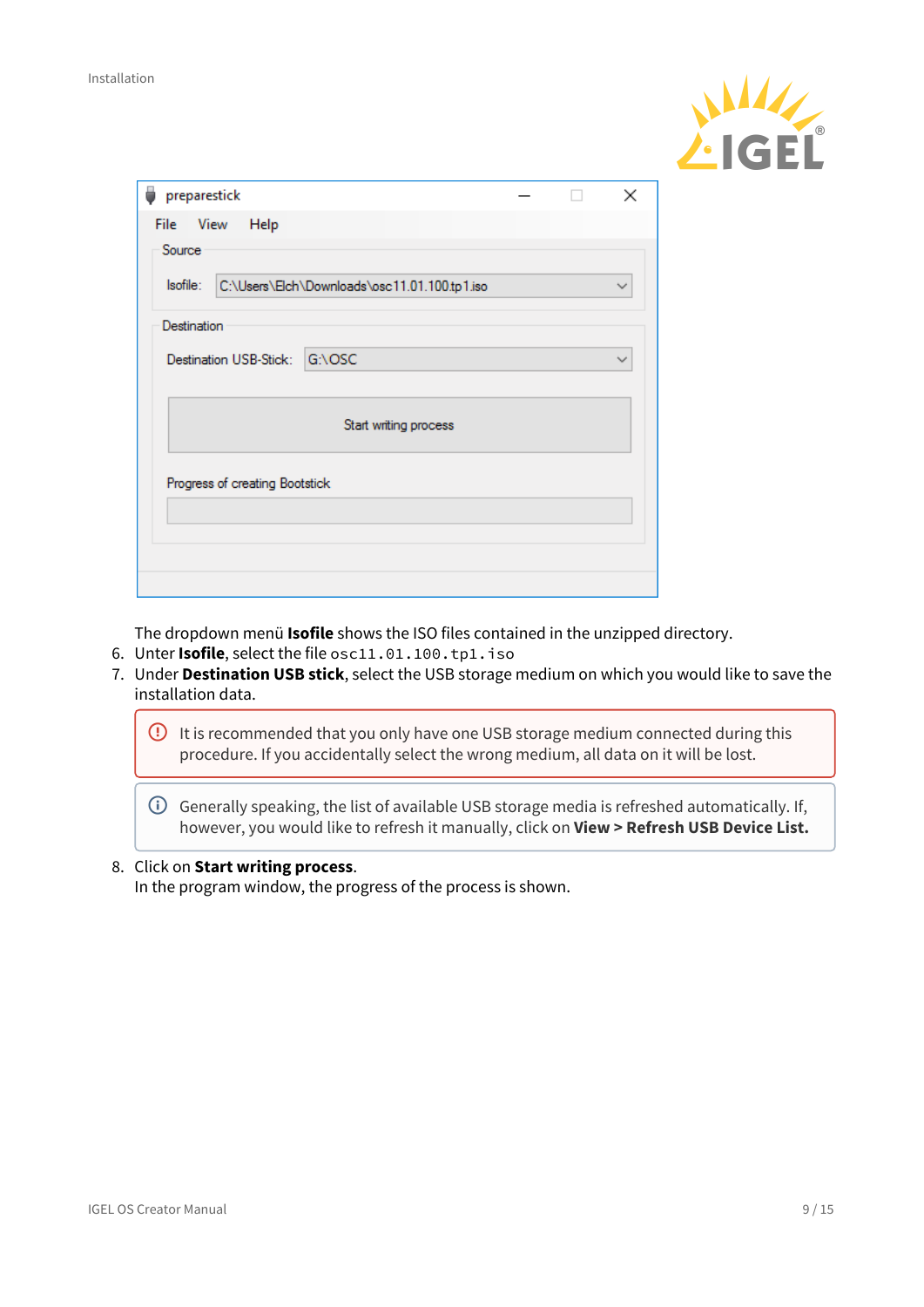

|                                |                                                              |  | × |
|--------------------------------|--------------------------------------------------------------|--|---|
| View<br>File<br>Help           |                                                              |  |   |
| Source                         |                                                              |  |   |
| Isofile:                       | C:\Users\Elch\Downloads\osc11.01.100.tp1.iso                 |  |   |
|                                |                                                              |  |   |
| Destination                    |                                                              |  |   |
| Destination USB-Stick: G:\OSC  |                                                              |  |   |
|                                |                                                              |  |   |
|                                |                                                              |  |   |
|                                | Start writing process                                        |  |   |
|                                |                                                              |  |   |
| Progress of creating Bootstick |                                                              |  |   |
|                                |                                                              |  |   |
|                                |                                                              |  |   |
|                                |                                                              |  |   |
|                                |                                                              |  |   |
|                                |                                                              |  |   |
|                                | When the process is finished, a message window is displayed. |  |   |
|                                | $\mathbf{x}$                                                 |  |   |
|                                |                                                              |  |   |
|                                | Duplication process complete!                                |  |   |
|                                |                                                              |  |   |
|                                |                                                              |  |   |
| Copying<br>Information         | OK                                                           |  |   |

10. After about 3 seconds, remove the USB memory stick.

 $\overline{\textbf{Q}}$  If you remove the USB memory stick immediately, there is a possibility that the writing  $\overline{\textbf{Q}}$ process has not been completed. In this case, the data on the memory stick gets corrupted.

## <span id="page-9-0"></span>4.3 Create USB Installation Medium (Linux)

- 1. Register at <https://www.igel.com/os11trial>
- 2. After registration, download the file OSC\_11.01.100.tp1.zip
- 3. Unzip the contents of the Zip archive into a local directory.
- 4. From this directory, you will need the osc11.01.100.tp1.iso file to create a bootable medium.
- 5. Connect a USB memory stick with at least 2 GB capacity to the computer.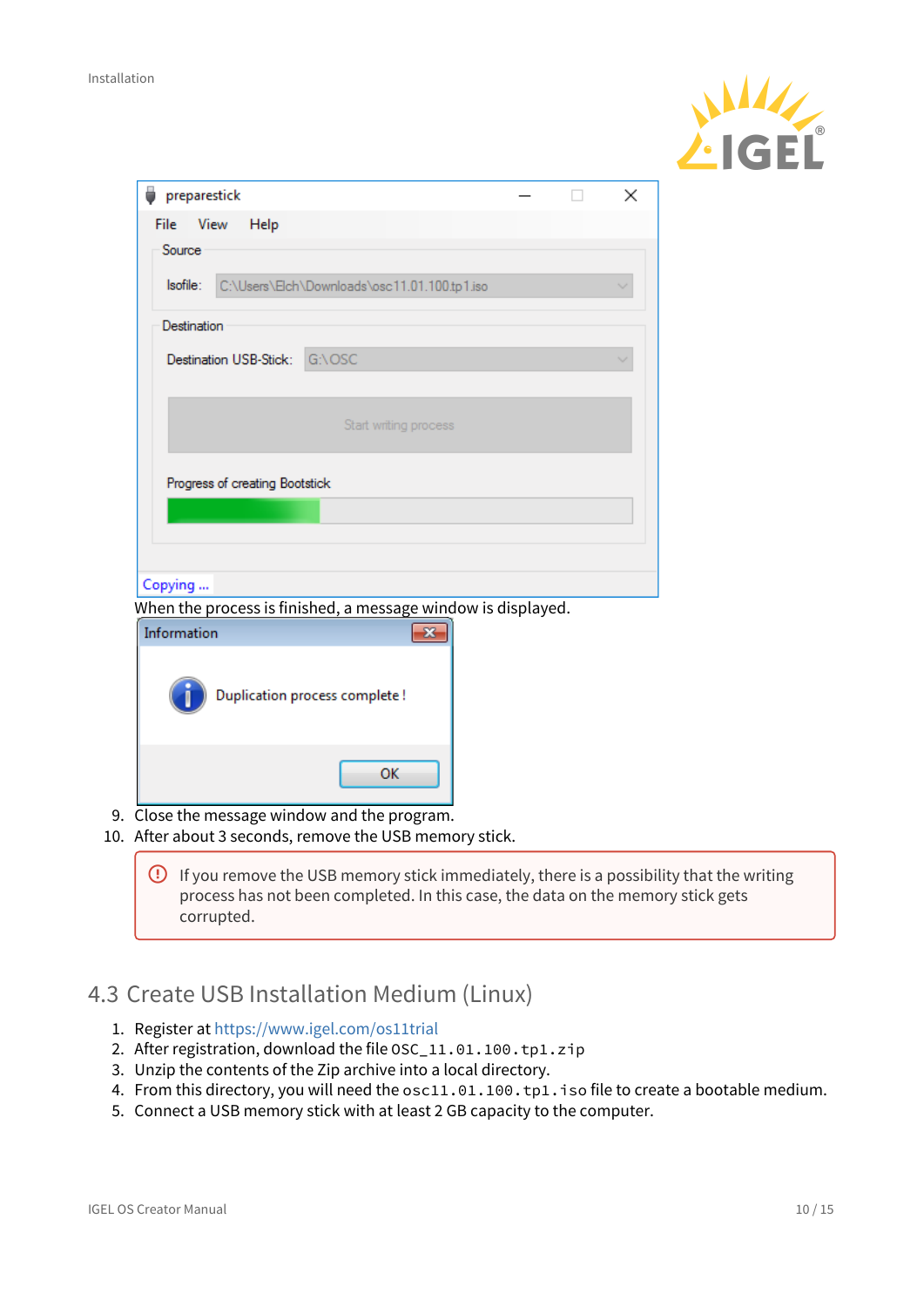

All existing data on the USB memory stick will be destroyed.

6. Open a terminal emulator and enter the command dmesg to determine the device name of the USB memory stick.

```
Example output: 
[\ldots][19514.742229] scsi 3:0:0:0: Direct-Access JetFlash Transcend 8GB 1100 PQ: 0 
ANSI: 6
[19514.742805] sd 3:0:0:0: Attached scsi generic sg1 type 0
[19514.744688] sd 3:0:0:0: [sdb] 15425536 512-byte logical blocks: (7.89 GB/
7.35 GiB)
[19514.745370] sd 3:0:0:0: [sdb] Write Protect is off
[19514.745376] sd 3:0:0:0: [sdb] Mode Sense: 43 (0) 00 00 00
[19514.746040] sd 3:0:0:0: [sdb] Write cache: enabled, read cache: enabled, 
doesn't support DPO or FUA
[19514.752438] sdb: sdb1
In this example, the device name searched for is /dev/sdb.
```
- $\overline{C}$  Ensure that you have determined the correct device name. Use of the dd command in the next step can destroy your operating system if you use the wrong device name.
- 7. The following command writes the installation data to the USB memory stick: dd if=osc11.01.100.tp1.iso of=/dev/sdX bs=1M oflag=direct Replace sdX with the device name of the USB memory stick that you have determined. When the dd command has terminated, you can see the terminal emulator input prompt again.
- 8. Wait for about 3 seconds after the dd command has terminated, and remove the USB memory stick.
	- $\overline{\textbf{Q}}$  If you remove the USB memory stick immediately, there is a possibility that the writing  $\overline{\textbf{Q}}$ process has not been completed. In this case, the data on the memory stick gets corrupted.

The USB memory stick for OSC installation is ready for use.

## <span id="page-10-0"></span>4.4 Create DVD Installation Medium

The ISO file in the installation directory for OSC is a so-called hybrid image. It can not only be copied onto USB storage devices but can also be used to create a bootable DVD.

### <span id="page-10-1"></span>4.4.1 Burn ISO Image (Windows)

- 1. In Explorer, open the directory that contains the ISO file.
- 2. Right-click on the ISO file.
- 3. Select **Burn disc image**.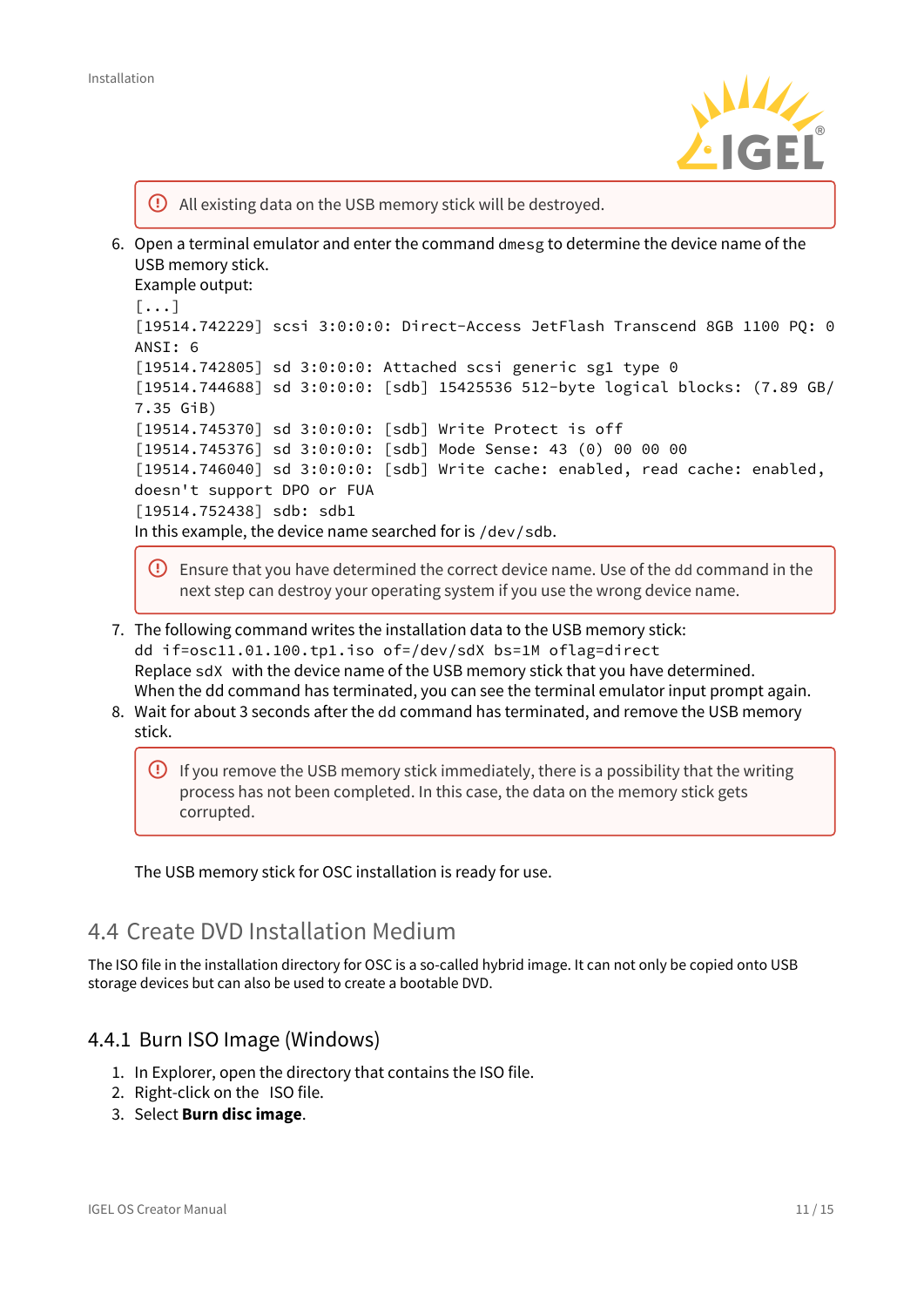

### <span id="page-11-0"></span>4.4.2 Burn ISO Image (Linux)

Under Linux, various burning programs with a graphical user interface or for the command line are available. The [Ubuntu Wiki](https://help.ubuntu.com/community/BurningIsoHowto#Burning_from_Ubuntu)<sup>[2](https://help.ubuntu.com/community/BurningIsoHowto#Burning_from_Ubuntu)</sup> explains how to burn an ISO image onto a DVD using a number of programs.

## <span id="page-11-1"></span>4.5 Boot Settings

OSC works on systems with BIOS and UEFI.

It is essential that your system supports booting from USB storage media. This may already be enabled, or you may have to enable it yourself.

- $\bigoplus$  IGEL OS 11 supports UEFI Secure Boot. Refer to the manual of your device's manufacturer to learn whether  $\ \big|$ your device supports Secure Boot and how to enable it. Enabling Secure Boot often consists of two steps. First, the boot mode has to be changed to UEFI Boot in the BIOS; after that, Secure Boot can be activated, also in the BIOS. How to check whether Secure Boot has been properly enabled you can learn here.
- $\odot$  If IGEL OS fails to boot in UEFI mode, try it in legacy/BIOS mode. IGEL OS will then be installed in legacy/  $\qquad$ BIOS mode.
- $\bigodot$  For older devices or if you haven't been able to boot the installer at all (e.g. on Dell Wyse Dx0D), use the  $\qquad$ legacy installer.

### <span id="page-11-2"></span>4.5.1 Third Party Devices

The required key presses for this may vary from vendor to vendor. However, here are some hints:

 While the device is booting, try pressing [F12] (in general), [F10] (Intel devices) or [F9] (Hewlett-Packard devices) in order to access a list of boot devices and select UD Pocket.

If the above does not work, access the BIOS settings via pressing [Del], [F1] or [F2] during boot and activate booting from USB storage media and/or change the boot order.

See the BIOS/UEFI documentation for your system for details of how to boot from USB storage media.

### <span id="page-11-3"></span>4.5.2 IGEL Devices

<span id="page-11-4"></span>UD6 (H830)

- 1. Power up the device while pressing the [Del] button repeatedly in rapid succession.
- 2. Select **SCU**.

<sup>2</sup> https://help.ubuntu.com/community/BurningIsoHowto#Burning\_from\_Ubuntu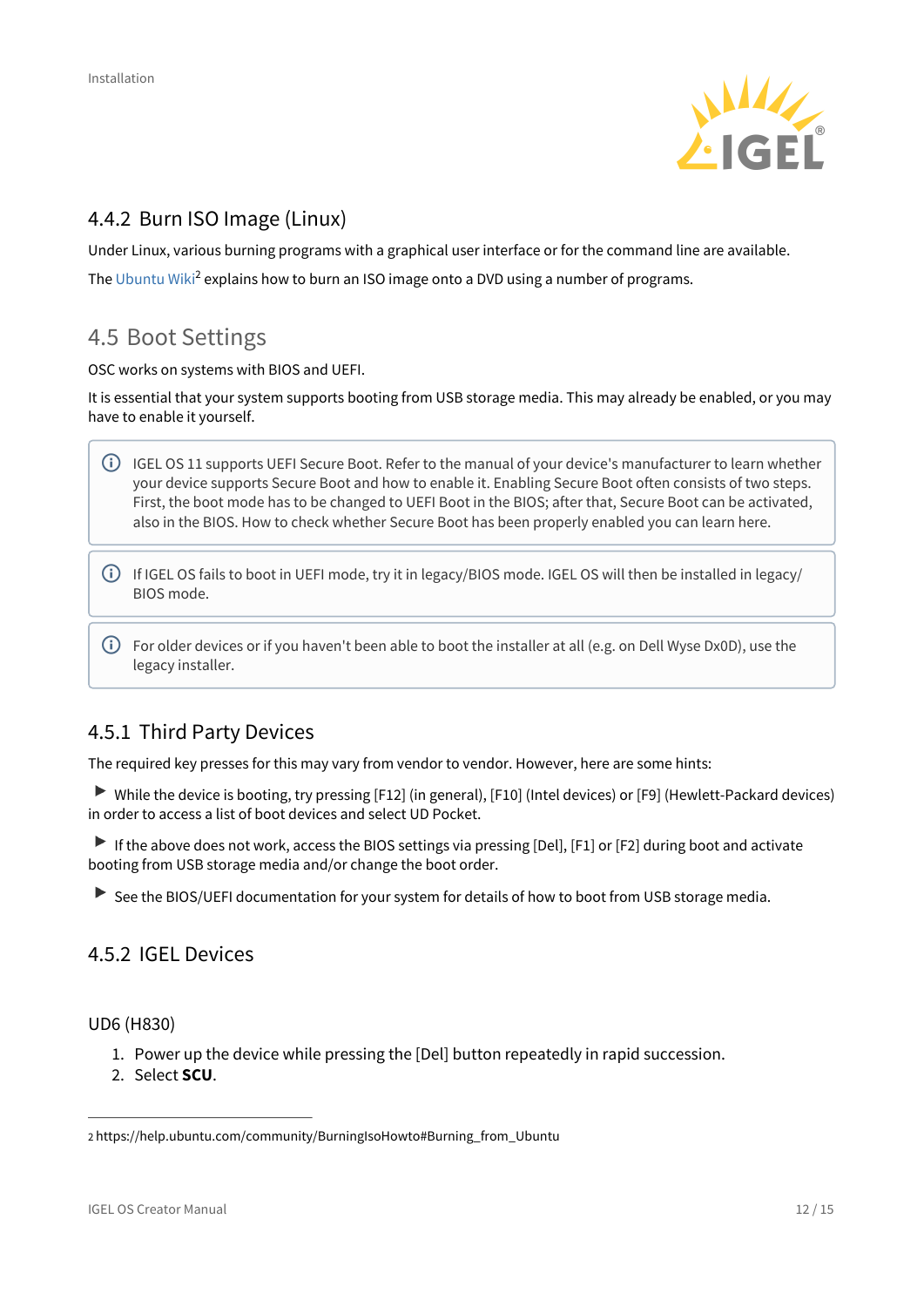

- 3. If a password prompt is shown, enter the BIOS password.
- 4. Select the **Boot** tab.
- 5. Set **USB Boot** to **<ENABLED>**.
- 6. Save the settings and exit.
- 7. Connect the USB stick to the device.
- 8. Reboot the device while pressing the [Del] button repeatedly in rapid succession.
- 9. Select **Boot Manager**.
- 10. Select the USB stick as the boot medium and press **Enter**.
- 11. You can continue with the [installation procedure](#page-13-1) [\(see page 14\)](#page-13-1).

#### <span id="page-12-0"></span>UD5 (H830)

- 1. Power up the device while pressing the [Del] button repeatedly in rapid succession.
- 2. If a password prompt is shown, enter the BIOS password.
- 3. Select the **Boot** tab.
- 4. Select **Boot Options Priorities**.
- 5. Select the entry for the USB stick and move it to the first position using the [+] key.
- 6. Save the settings and exit.
- 7. You can continue with the [installation procedure](#page-13-1) [\(see page 14\)](#page-13-1).

#### <span id="page-12-1"></span>UD3 (M340)

- 1. Power up the device while pressing the [Del] button repeatedly in rapid succession.
- 2. If a password prompt is shown, enter the BIOS password.
- 3. Select the **Boot** tab.
- 4. Set **USB Boot** to **<ENABLED>**.
- 5. Select **Legacy > Boot Type Order**.
- 6. Select **USB** and move it to the first position using the [+] key.
- 7. Save the settings and exit.
- 8. You can continue with the [installation procedure](#page-13-1) [\(see page 14\)](#page-13-1).

#### <span id="page-12-2"></span>UD2 (D220)

- 1. Power up the device while pressing the [F2] (older devices) or [Del] (newer devices) button repeatedly in rapid succession.
- 2. Select **SCU**.
- 3. If a password prompt is shown, enter the BIOS password.
- 4. Select the **Boot** tab.
- 5. Set **USB Boot** to **<ENABLED>**.
- 6. Save the settings and exit.
- 7. Connect the USB stick to the device.
- 8. Reboot the device while pressing the [F2] or [Del] (newer devices) button repeatedly in rapid succession.
- 9. Select **Boot Manager**.
- 10. Select the USB stick as the boot medium and press **Enter**.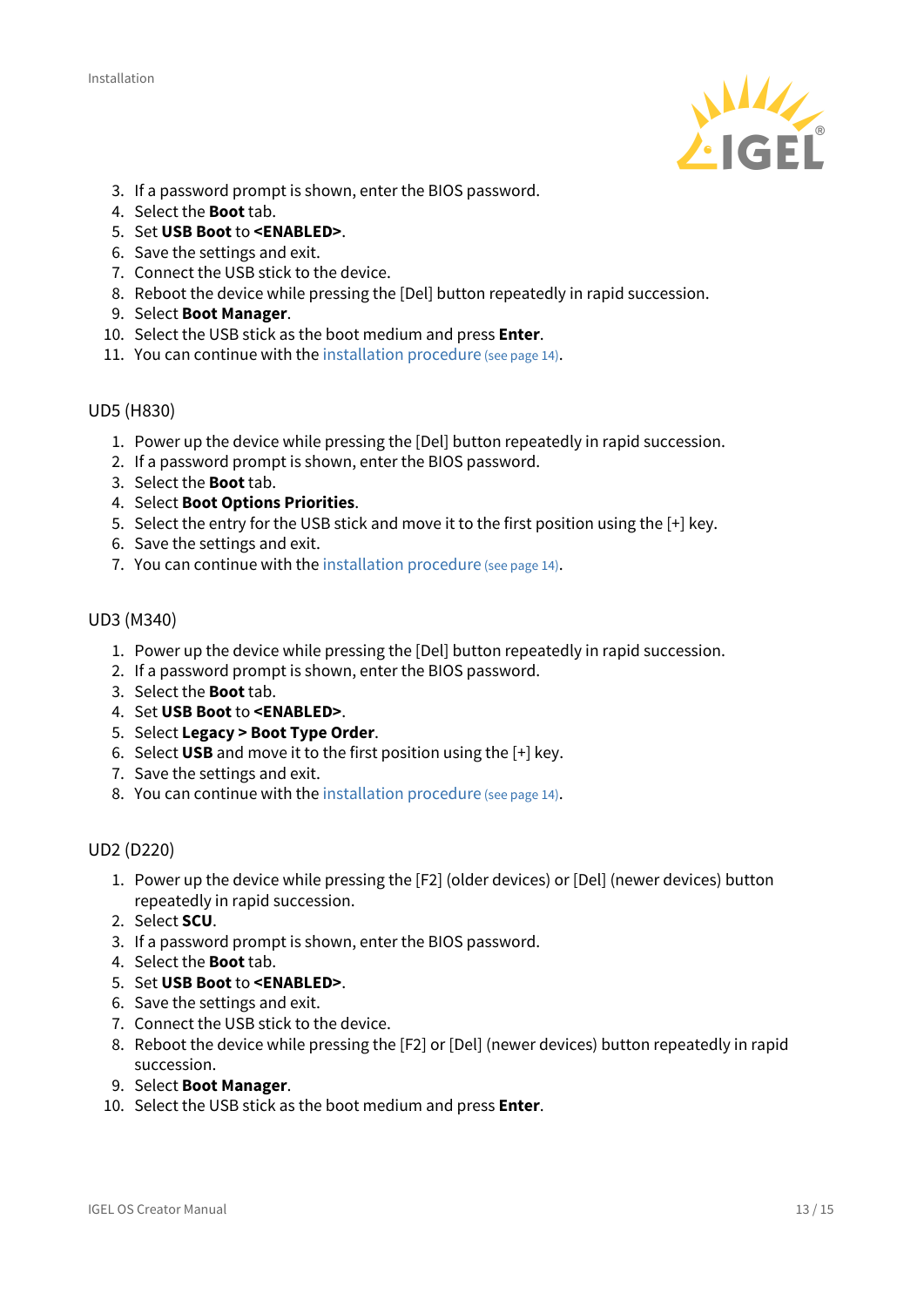

11. You can continue with the [installation procedure](#page-13-1) [\(see page 14\)](#page-13-1).

#### <span id="page-13-0"></span>UD9 (TC215B)

- 1. Power up the device while pressing the [F2] button repeatedly in rapid succession.
- 2. If a password prompt is shown, enter the BIOS password.
- 3. Select the **Boot** tab.
- 4. Select **Boot Option Priorities**.
- 5. Select the entry for the USB stick and move it to the first position using the [+] key.
- 6. Save the settings and exit.
- 7. You can continue with the [installation procedure](#page-13-1) [\(see page 14\)](#page-13-1).

### <span id="page-13-1"></span>4.6 Installation Procedure

- 1. Connect the prepared USB memory stick to the target device and switch the target device on.
- 2. Select one of the following options from the boot menu:
	- **Standard Installation + Recovery**: Boots the system with just a few messages from the USB memory stick and launches the installation program. (Default)
	- **Verbose Installation + Recovery**: Boots the system from the USB memory stick and shows the Linux boot messages in the process.
	- **Failsafe Installation + Recovery**: Fallback mode to be used if the next dialog (language selection) is not displayed properly. In fallback mode, the VESA graphics driver is used instead of the native graphics driver.
	- **Memory Test**: Memory test, only available in legacy/BIOS mode. This option does not carry out an installation.
	- **EFI debug shell**: Available only in UEFI boot mode. If the hardware in use is EFI capable, boot problems can be analyzed with that.
- 3. **Please choose your language**: Select the language for the installation process and click **OK**.

If this dialog is not displayed properly, boot the device again and select **Failsafe Installation + Recovery** in the boot menu.

- 4. Accept the **EULA** by clicking **I agree**.
- 5. Review the installation settings.

**C** Check the Target drive to ensure that the system is installed on the desired drive. The installation will destroy all existing data on the target drive.

The following options are available:

• **Force legacy installation** (only available after UEFI boot)